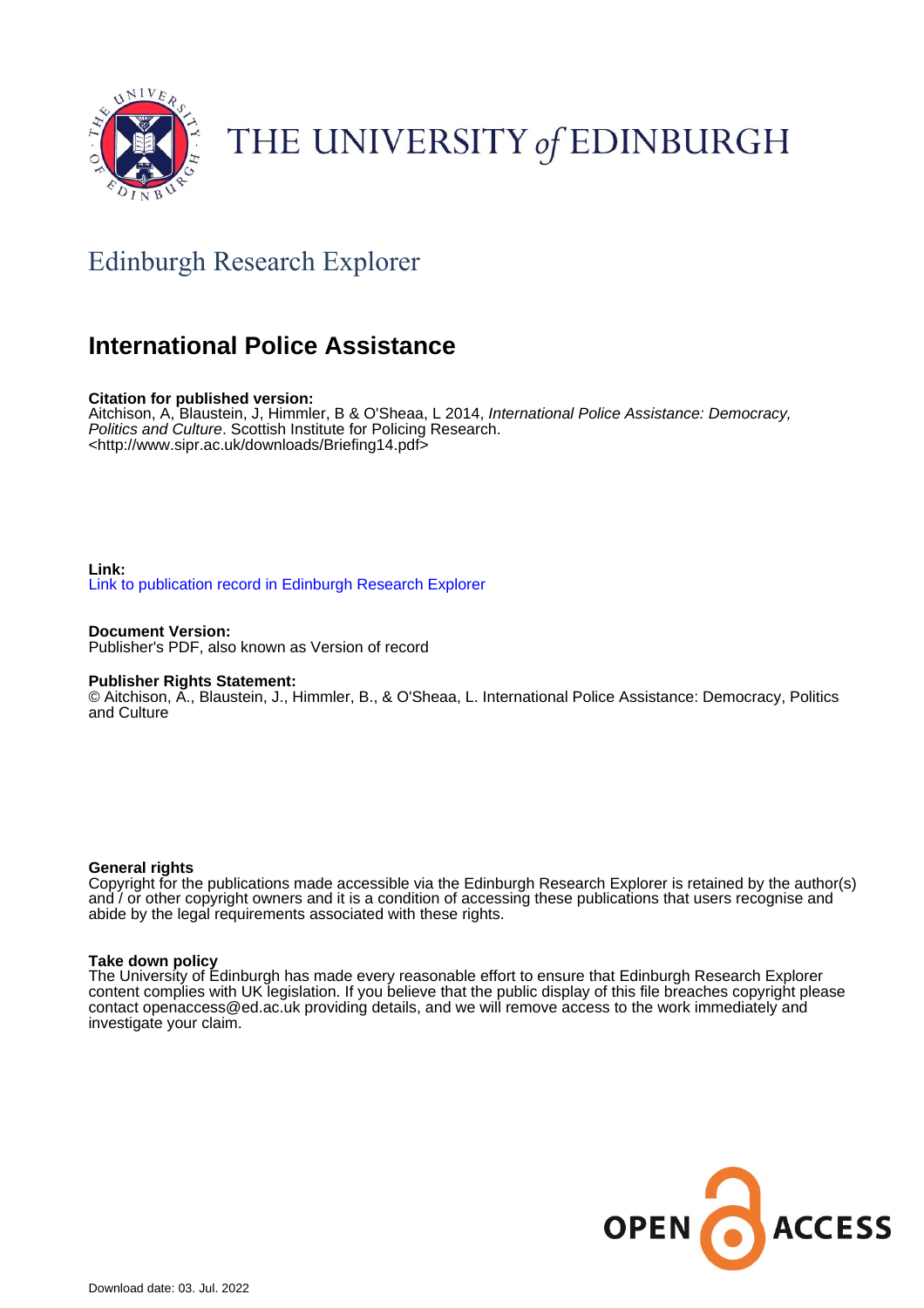### SIPR Briefings Mo: 14 March 2014

#### **INTERNATIONAL POLICE ASSISTANCE: DEMOCRACY, POLITICS AND CULTURE**

Andy Aitchison PhD, MSc, MA *Lecturer in Criminology, University of Edinburgh, Old College, South Bridge, Edinburgh EH8 9YL, [andy.aitchison@ed.ac.uk](mailto:andy.aitchison@ed.ac.uk)* Jarrett Blaustein PhD, MSc, MA *Lecturer in Criminology, Aberystwyth University* Benjamin Himmler MSc, BA *Training Assistant, Centre for International Peace Operations, Berlin* Liam O'Shea PGDip, MA, BA **PhD Candidate, University of St Andrews** *Image © Jarrett Blaustein* 



**Summary**: This briefing provides an overview of recent research on International Police Assistance. Firstly the relationship between policing and democracy is examined. While international missions have been successful in supervising police agencies to support emerging democracies, their power and influence means they can become an obstacle to police forces responding to needs articulated by local citizens. Secondly, the wider political context is of major importance, and so technical reforms without democratic state-building are of limited value. Finally, where international deployment is appropriate, suitable pre-mission training on different understandings of the police role, working across languages and cultural differences, is essential to maximise effective and legitimate delivery of police assistance.

#### **INTRODUCTION**

This briefing identifies issues in international police assistance including limits in what can be achieved in relation to democratising the police and the importance of preparing those officers deployed for the political and cultural contexts they are likely to encounter. Scottish officers have served as part of UN and European missions in Bosnia and Herzegovina and, as Milne and Thompson (2012) observe, the Scottish government is directly involved in funding overseas policing missions, including a close partnership with the Sri Lanka Police service. Assessing those contexts in advance should inform whether, and what kind of, police assistance is appropriate. We bring together several independent projects on international police assistance. Aitchison and Blaustein (2013) have researched different phases of international assistance in Bosnia, including major multilateral and European Commission projects, and community-level work through the UNDP. Here, Himmler draws on interviews with the heads of the Department for International Police Missions and the Department of International Police Cooperation and officers of the German Federal Police who have served on overseas missions. O'Shea has submitted a doctoral thesis on police reform in Georgia, Kyrgyzstan, and Russia and has worked as a researcher on international police assistance for the Scottish Government.

#### **CURRENT ISSUES**

#### **International Police Assistance and Democratic Policing**

One of the key aims of international police assistance is the development of police agencies appropriate for democracies. A history of analysis of the relationship between policing and democracy goes back to David Bayley's (1969) work on India. The research on police in developing and post-conflict countries and the relationship between police and state-building is a more recent phenomenon, but a body of work now covers Africa, Asia, Australasia, Europe and South America. Evident in this work are two distinct ways in which the relationship between police and democracy can be imagined, which are not immediately clear when the two are combined under the general terminology of 'democratic policing'. Firstly, the police can serve as promoters and protectors of, or obstacles to, democracy. Where political democracy is taken for granted, or has not faced

**\_\_\_\_\_\_\_\_\_\_\_\_\_\_\_\_\_\_\_\_\_\_\_\_\_\_\_\_\_\_\_\_\_\_\_\_\_\_\_\_\_\_\_\_\_\_\_\_\_\_\_\_\_\_\_\_\_\_\_\_\_\_\_\_\_\_\_\_\_\_\_\_\_\_\_\_\_\_\_**

Scottish Institute for Policing Research, School of Social and Environmental Sciences, University of Dundee, Dundee DD1 4HN **www.sipr.ac.uk**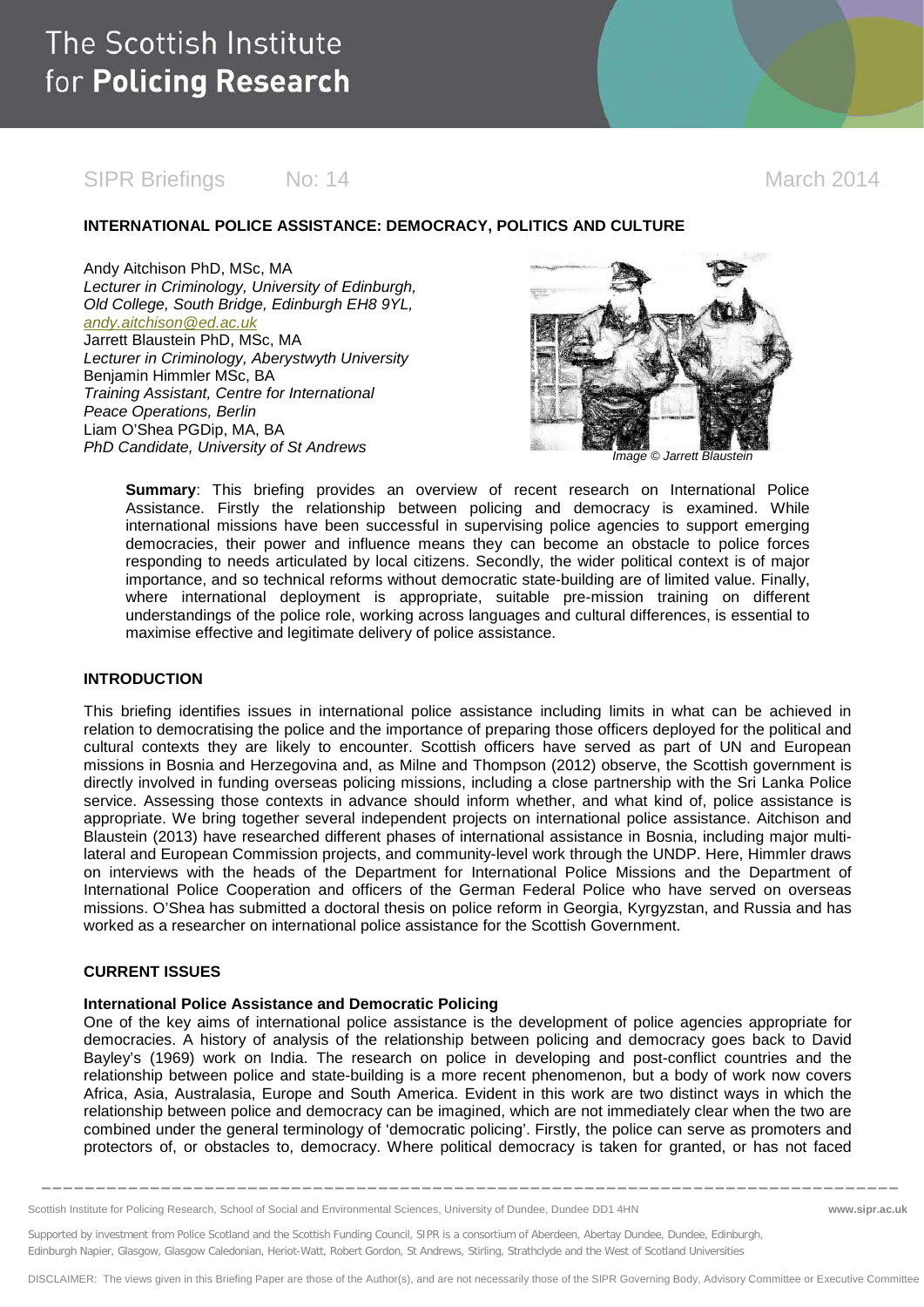## The Scottish Institute for Policing Research

recent challenges, the police functions that support it are likely to be less visible. But in new or emerging democracies, the protection of key political rights such as freedom of expression, of assembly, and of the electoral process is an important dimension of police work. Aitchison and Blaustein (2013) characterised this as 'Policing for Democracy' and it is built upon an even-handed and effective provision of a minimum level of security and protection of rights. A second aspect of the relationship between police and democracy is the extent to which the police are governed in line with democratic principles. Reviewing a range of research papers on democratic policing, the relevant features identified all relate in one way or another to an idea of responsiveness, and so we characterise this form of policing as 'Democratically Responsive Policing'.

Responsiveness is understood in two ways. Vertical responsiveness covers the way in which the police are more or less directly responsive to the public. This can include such simple things as responding to calls for service, and making it easy for such calls to be made, but extend to ways in which public preferences and priorities regarding policing can be articulated and help to shape what the police do. Horizontal responsiveness recognises that the police are responsive to a range of other institutions and organisations. These include, but are not limited to, local and national government, inspectorates, courts, international police organisations (Interpol, Europol). Democratic structures require an appropriate balance between vertical and horizontal responsiveness, and within horizontal responsiveness, between a diverse range of actors.

The distinction between Policing for Democracy and Democratically Responsive Policing is not just an analytic one. Separating them out helps to establish useful boundaries for overseas police missions. External assistance appears to be better suited to the former. While Aitchison identified a number of early successes in establishing and sustaining a police presence supporting Bosnia's fragile post-war democracy, he and Blaustein note that the EU, as a powerful, external actor, with its own interests in policing and security, risks becoming the dominant focus in shaping police policy, marginalising the concerns of Bosnia's citizens. Certain assistance programmes, operated under the auspices of multi-lateral development organisations, but at arms-length, show more promise in supporting frameworks for vertical responsiveness and for horizontal responsiveness that encourages a focus on local knowledge.

#### **International Police Assistance and Political Context**

O'Shea's work on police reform in former Soviet states and developing countries suggests that maintaining a strong focus on the initial development and protection of state capacity should also be prioritised over certain technical dimensions of overseas police training missions. International assistance often focuses on police training introduced to improve community relations and improve accountability. Whilst important, this can obscure problems rooted less in a history of repression or poor training, and more in contemporary issues of corruption, political leaders' lack of interest in reform, and weak state control of the police. Technical assistance and training are likely to have little impact where these problems exist. Rather, efforts should focus on developing political reformers' capacity and maintaining pressure on political leaders to enable and enact meaningful reform.

In practice, assistance tends to focus on reorganising, training and equipping police (Bayley, 2005). Often it is based on a theory of 'reformed police' developed by Western police experts who may know little of the organisations they are trying to reform or the societies in which they work. For example, the Organisation for Security and Cooperation in Europe (OSCE) initiated a Police Assistance Program in Kyrgyzstan in August 2003 to, amongst other things, improve the quality of investigations, increase capacity for drug interdiction, and introduce community policing methods (Lewis, 2011). After ten years, the programme has largely failed because these reforms depend on genuine and effective domestic political support, absent in Kyrgyzstan (Marat, 2013). Since 2003, two presidents have been deposed, high ranking officials and presidential family members have been involved in extortion and the drugs trade, while police are widely corrupt and active in organised crime.

The OSCE, like other providers of police assistance, ignored two barriers to democratic policing. Firstly, police in developing countries often defend the economic and political interests of their patrons instead of upholding equality in law. Second, developing states may have little economic leverage over their police. Instead, police resemble organised crime groups and prey on the population for resources (Gerber & Mendelson, 2008). Training in human rights and community orientated policing is likely to have little impact on officers in countries such as Kyrgyzstan where political and police elites have no genuine interest in reform and police are paid in tens of dollars per month.

**\_\_\_\_\_\_\_\_\_\_\_\_\_\_\_\_\_\_\_\_\_\_\_\_\_\_\_\_\_\_\_\_\_\_\_\_\_\_\_\_\_\_\_\_\_\_\_\_\_\_\_\_\_\_\_\_\_\_\_\_\_\_\_\_\_\_\_\_\_\_\_\_\_\_\_\_\_\_\_**

Scottish Institute for Policing Research, School of Social and Environmental Sciences, University of Dundee, Dundee DD1 4HN **www.sipr.ac.uk**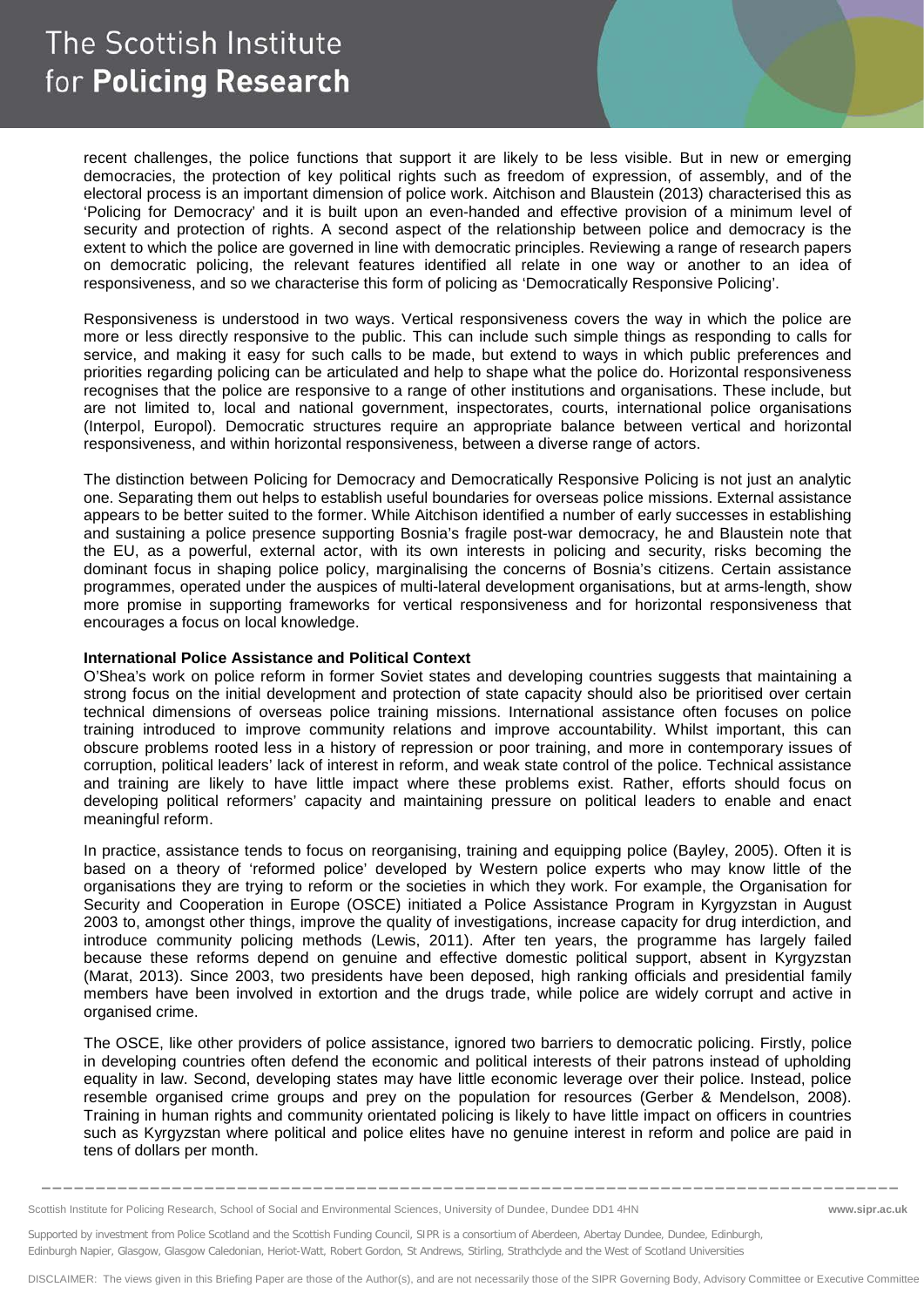If police assistance aims to improve the safety and security of ordinary citizens in developing countries, reformers need to develop more creative means of providing assistance and be more selective about which countries are suitable for which kinds of reform. It must be based on a far greater knowledge of target societies and their police. This means ascertaining whether political elites, or at least a constituency amongst the elites, have a sense of the public interest and a genuine will to implement reform. Any willing elites must also have ownership of four mechanisms of control which states use to shape the behaviour of their police (Bayley, 1990, 2005; Andvig & Fjeldstad, 2008; Hinton & Newburn, 2009; Hills, 2007, 2009). These are:

- the legal and regulatory frameworks which specify the functions of the police, its powers and mechanisms of oversight;
- direction of police strategy and operational and tactical options;
- recruitment and promotion policies;
- economic leverage over the police

Where, instead, such mechanisms are in the hands of corrupt or repressive officials, warlords or organised criminals, effective international police assistance is not possible without intrusive and forceful intervention of the kind that is rarely possible in sovereign states.

#### **International Police Assistance and Cross-Cultural Skills**

Where training is appropriate, Himmler's interviews with the German Federal Police highlight a number of potential pitfalls for international missions, particularly relating to cultural knowledge. By definition, international peacekeeping missions are cross-cultural. In 1957, on the first evening of their deployment in Gaza, soldiers of the United Nations Emergency Force (UNEF) fired against a minaret. None of the soldiers understood Arabic and they took the muezzin's call to prayer to be a call to civil disorder (Urquhart 1987). The incident is one of many illustrating how cross-cultural misunderstandings can lead to damaging action (see Duffey 2000). Without sufficient cultural knowledge, members of international missions can behave or react inappropriately, causing trouble, minimising legitimacy and trust and jeopardising mission success. This is also true in relation to the 'interoperability' between national contingents cooperating on multilateral missions (Clark & Moon 2001).

Many practitioners and scholars favour cultural training to eliminate or reduce the risk of such damaging behaviour (e.g. Rubinstein 2008; McFarland 2005). Himmler's research with the German Federal Police explored officers' experiences in the field and in training. All officers had served on an international police mission under either EU/UN auspices, or on bilateral police assistance missions in different countries in Asia, Europe and the Middle East. Each officer identified two or three of the following issues and potential misunderstandings and conflicts between the police officers and the locals or the international colleagues:

- *Perception of duty*: The interviewees noted differences in the way the police job was conducted (e.g. punctuality, accuracy), and important differences in structures and hierarchic relations. Variations were observed in the value of the officer's job in relation to other factors in their life like religion or family.
- *Language*: In all cases, English was the primary language of communication. The English abilities of local counterparts and international colleagues varied greatly, making cooperation difficult and sometimes impossible. When working with an interpreter, there were problems with inadequately skilled interpreters resulting in missed information and slow proceedings. One officer also identified concerns about trust in relation to interpreters.
- *Social norms and values*: These were the most obviously problematic differences. How any social act is interpreted will vary and can cause unexpected offence. A colleague of one officer, who trained Afghan police, celebrated the end of the training in line with customs in his home country by throwing sweets in the air. The local police turned away. One explained, "don't feed us as we were animals!" This unanticipated reaction shows that the challenge in social norms is the unpredictability and underlying patterns.

All three areas are real challenges with regards to training. Differences in perceptions of duty are underresearched, hindering the development of appropriate training. Moreover, any training is limited by further factors tied to cross-cultural difference. The departmental heads sum this up: "We cannot change our counterpart and we don't want to change ourselves, all we can do is make the officers aware of differences".

**\_\_\_\_\_\_\_\_\_\_\_\_\_\_\_\_\_\_\_\_\_\_\_\_\_\_\_\_\_\_\_\_\_\_\_\_\_\_\_\_\_\_\_\_\_\_\_\_\_\_\_\_\_\_\_\_\_\_\_\_\_\_\_\_\_\_\_\_\_\_\_\_\_\_\_\_\_\_\_**

Scottish Institute for Policing Research, School of Social and Environmental Sciences, University of Dundee, Dundee DD1 4HN **www.sipr.ac.uk**